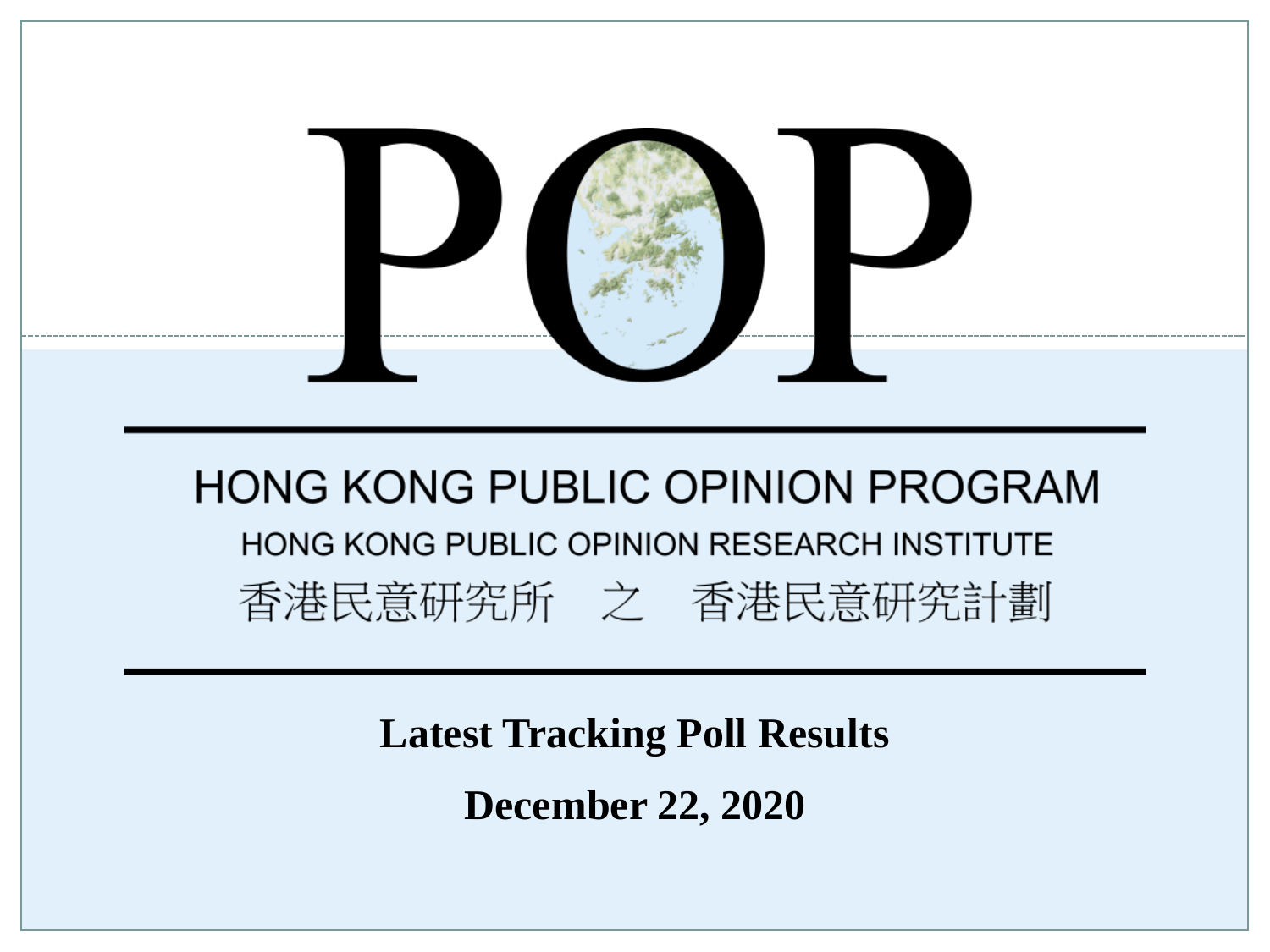# **Contact Information**

2

- Date of survey: 7-10/12/2020
- Survey method: Random telephone survey conducted by real interviewers
- Target population: Cantonese-speaking Hong Kong residents aged 18+
- Sample size: 1,009 (including 506 landline and 503 mobile samples)
- Effective response rate: 70.0%
- Sampling error: Sampling error of percentages not more than +/-4% and that of ratings not more than  $+/-3.2$  at 95% conf. level
- Weighting method: Rim-weighted according to figures provided by the Census and Statistics Department. The gender-age distribution of the Hong Kong population came from "Mid-year population for 2019", while the educational attainment (highest level attended) distribution and economic activity status distribution came from "Women and Men in Hong Kong - Key Statistics (2019 Edition)".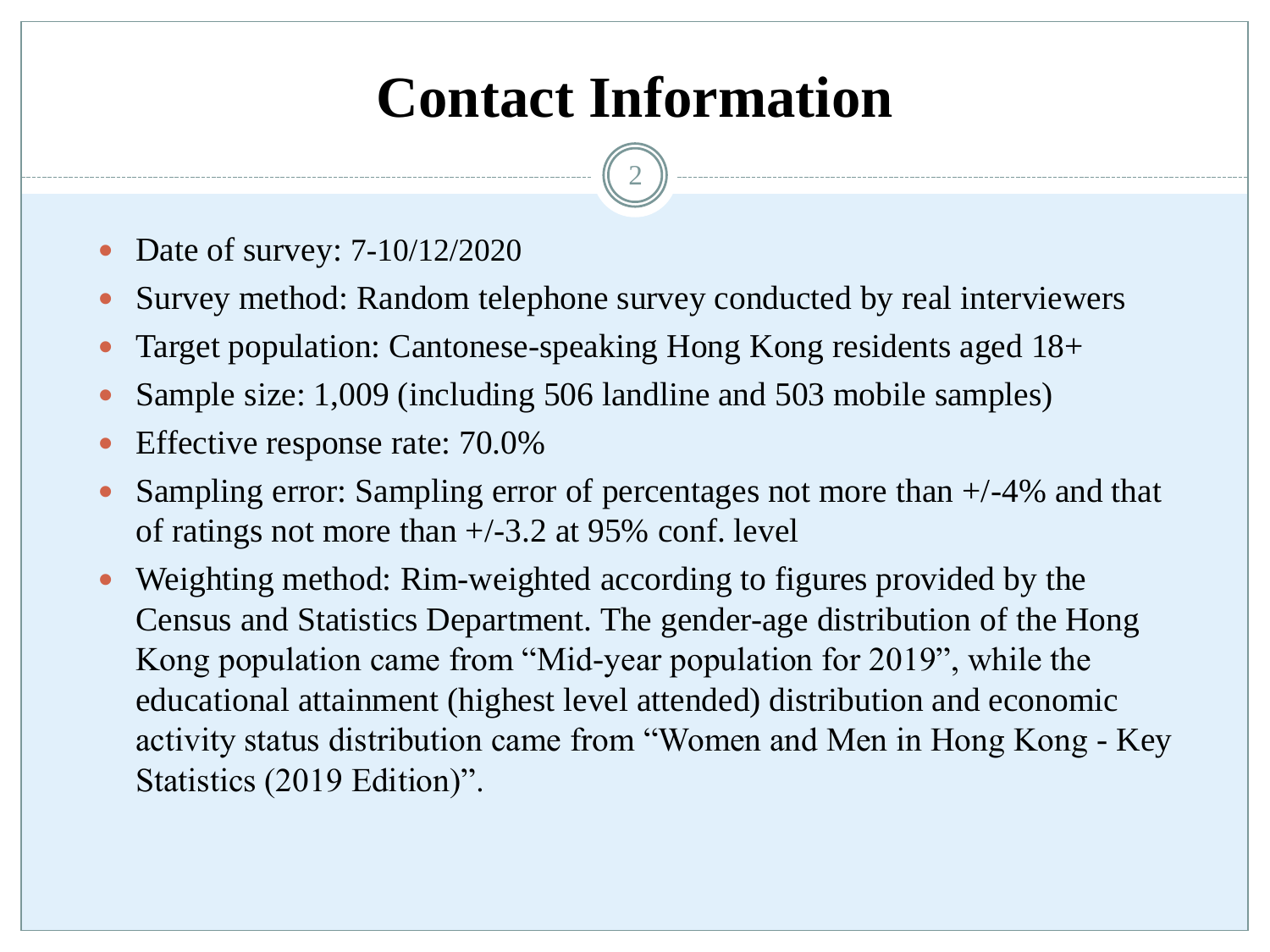3

• Hong Kong People's Ethnic Identity Independent ratings Strength rating (1997-2020) Importance rating (2008-2020) Identity Index (2008-2020) o The dichotomy of "Hongkonger" versus "Chinese" identity (1997-2020) In-depth analysis by age groups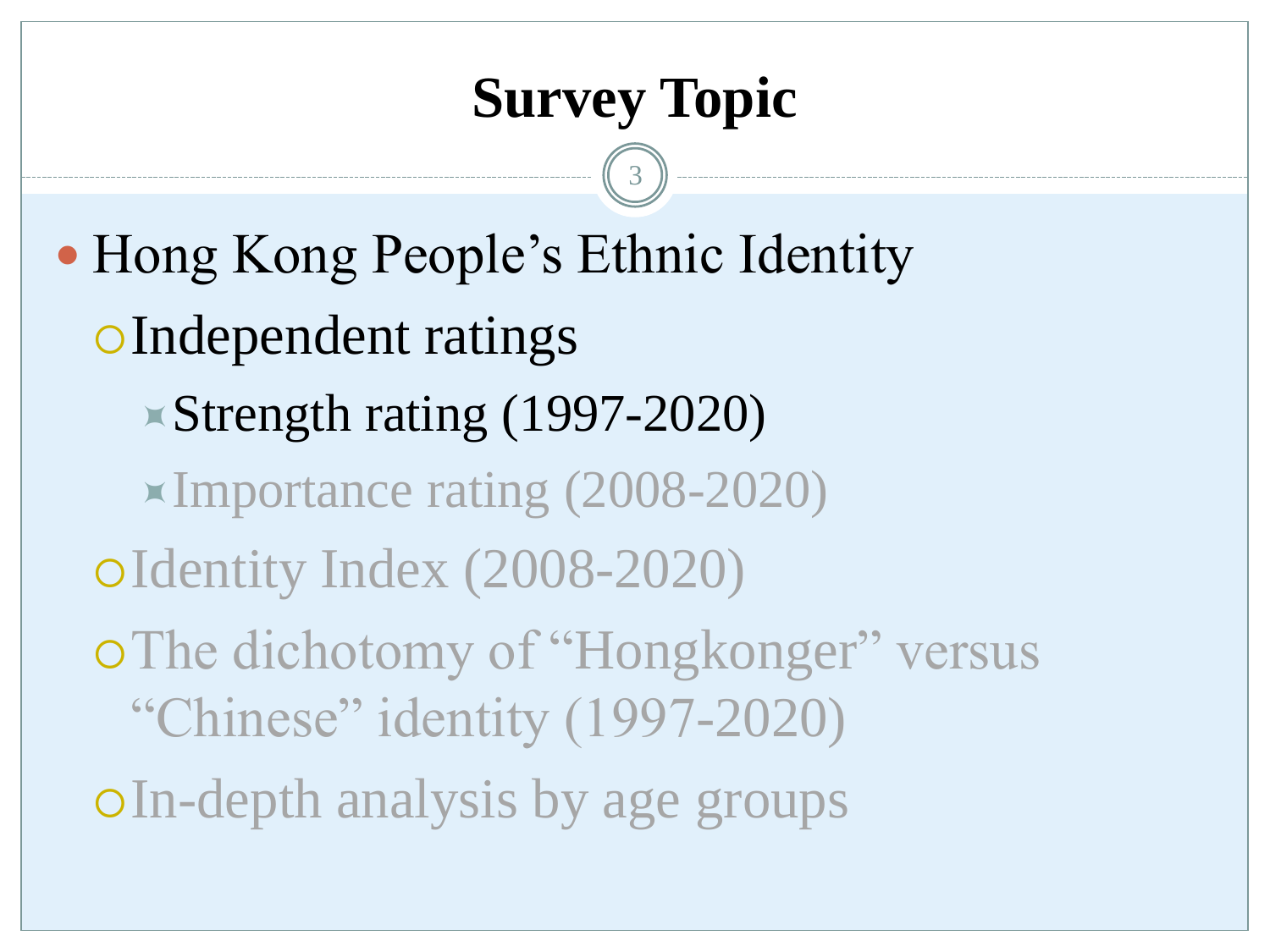4

# **Independent ratings - Strength rating**

|                         | $1 - 4/6/2020$ | 7-10/12/2020 | <b>Change</b>        | <b>Record</b>               |  |  |  |  |
|-------------------------|----------------|--------------|----------------------|-----------------------------|--|--|--|--|
| Hongkongers             | 8.6            | 8.3          | $\nabla$ 0.3 $*$     | Record low since Jun. 2017  |  |  |  |  |
| Asians                  | 7.8            | 7.8          | $\triangle < 0.1$    | Record high since Dec. 2018 |  |  |  |  |
| Global citizens         | 6.9            | 7.0          | $\triangle < 0.1$    | Record high since Dec. 2019 |  |  |  |  |
| Members of Chinese race | 6.2            | 6.4          | $\blacktriangle 0.2$ | Record high since Dec. 2019 |  |  |  |  |
| Chinese                 | 5.7            | 5.9          | $\blacktriangle$ 0.2 | Record high since Dec. 2019 |  |  |  |  |
| Citizens of the PRC     | 4.9            | 5.2          | $\blacktriangle$ 0.3 | Record high since Dec. 2019 |  |  |  |  |

 Compared with half a year ago, only strength rating of "Hongkongers" has significantly decreased, while other figures have not registered significant change.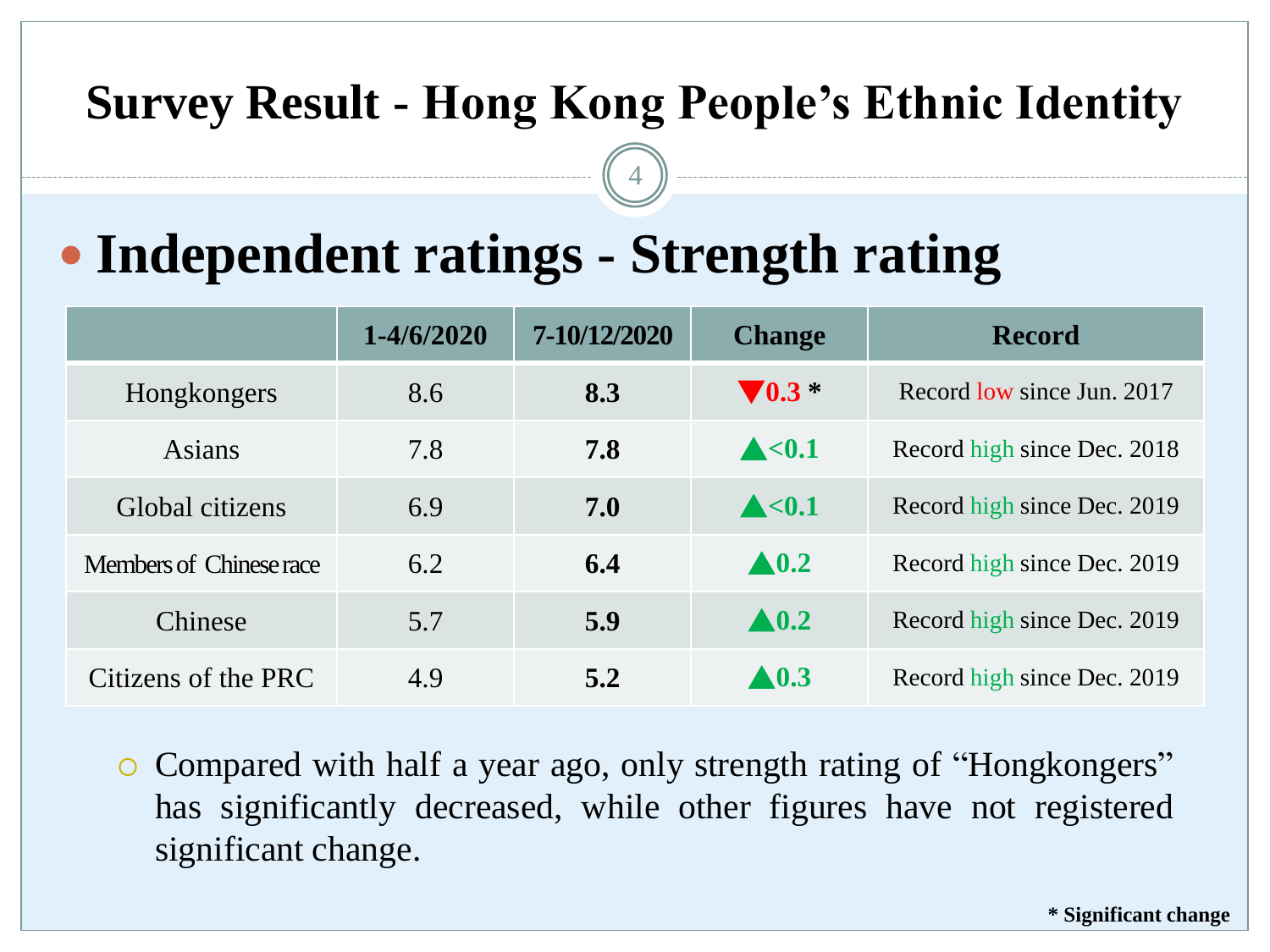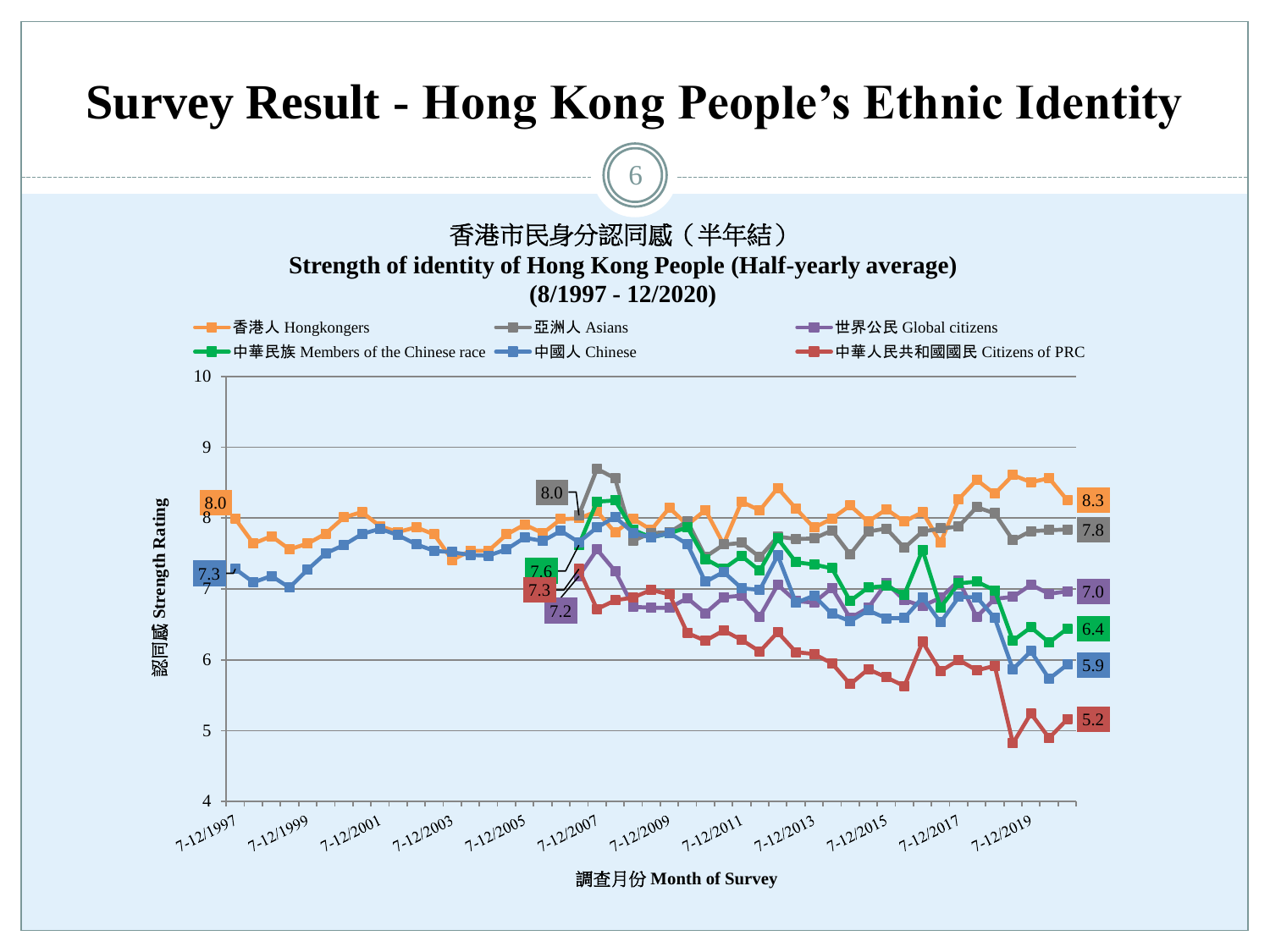7

• Hong Kong People's Ethnic Identity Independent ratings Strength rating (1997-2020) Importance rating (2008-2020) Identity Index (2008-2020) o The dichotomy of "Hongkonger" versus "Chinese" identity (1997-2020) In-depth analysis by age groups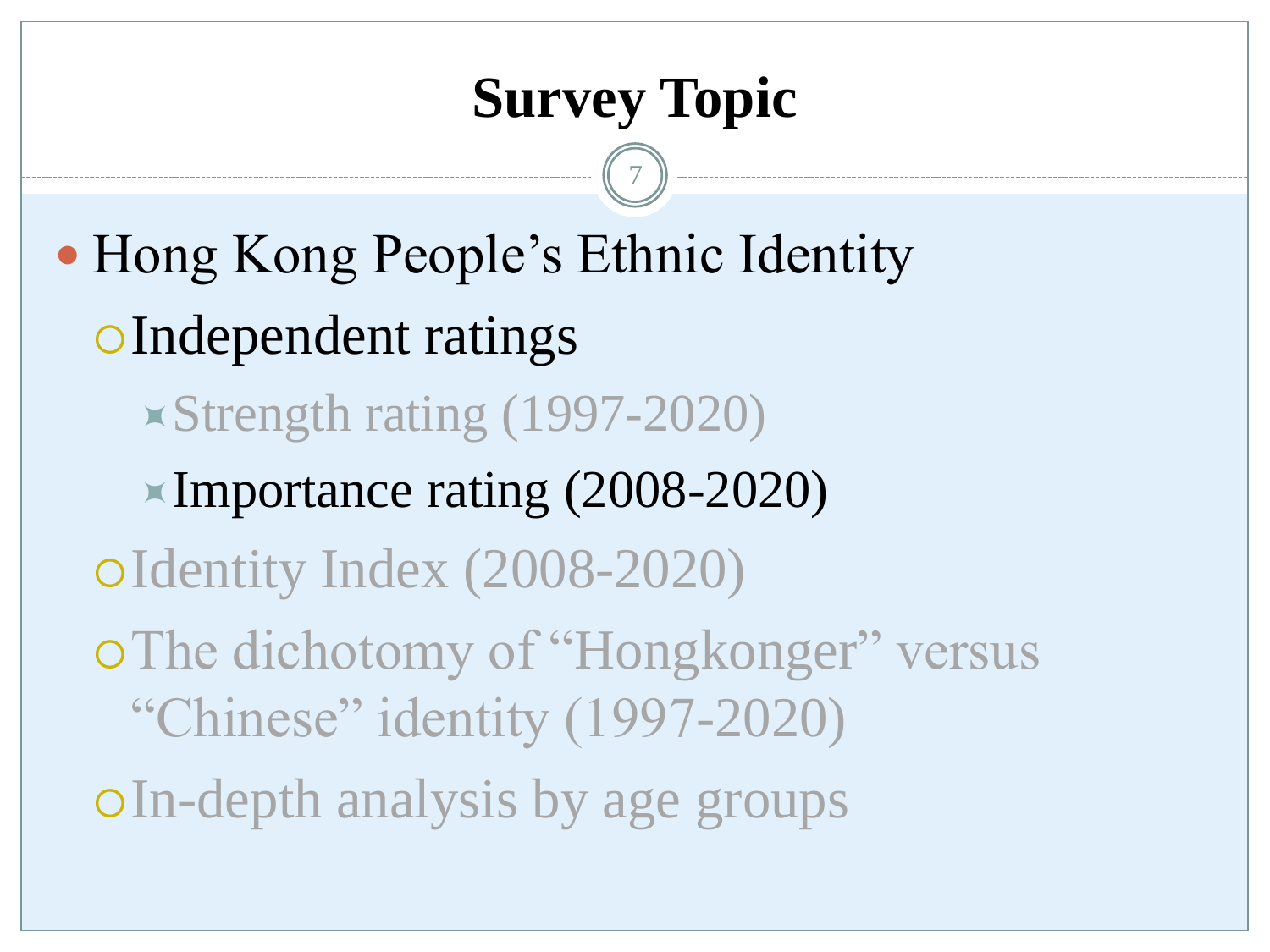8

# **Independent ratings - Importance rating**

|                         | $1 - 4/6/2020$ | 7-10/12/2020 | <b>Change</b>              | <b>Record</b>                       |
|-------------------------|----------------|--------------|----------------------------|-------------------------------------|
| Hongkongers             | 8.3            | 7.9          | $\blacktriangledown 0.4$ * | Record low since Dec. 2017          |
| Asians                  | 6.9            | 6.6          | $\blacktriangledown$ 0.2   | Record low since Jun. 2019          |
| Global citizens         | 6.6            | 6.5          | $\blacktriangledown 0.1$   | Record low since Jun. 2019          |
| Members of Chinese race | 5.9            | 6.0          | $\blacktriangle 0.2$       | Record high since Dec. 2018         |
| Chinese                 | 5.5            | 5.4          | $\nabla 0.1$               | All-time record low since Dec. 2008 |
| Citizens of the PRC     | 4.8            | 5.0          | $\blacktriangle 0.2$       | Record high since Dec. 2018         |

- Compared with half a year ago, only importance rating of "Hongkongers" has significantly decreased, while other figures have not registered significant change.
- The importance rating of "Chinese" has registered historical low since the question was first asked in 2008.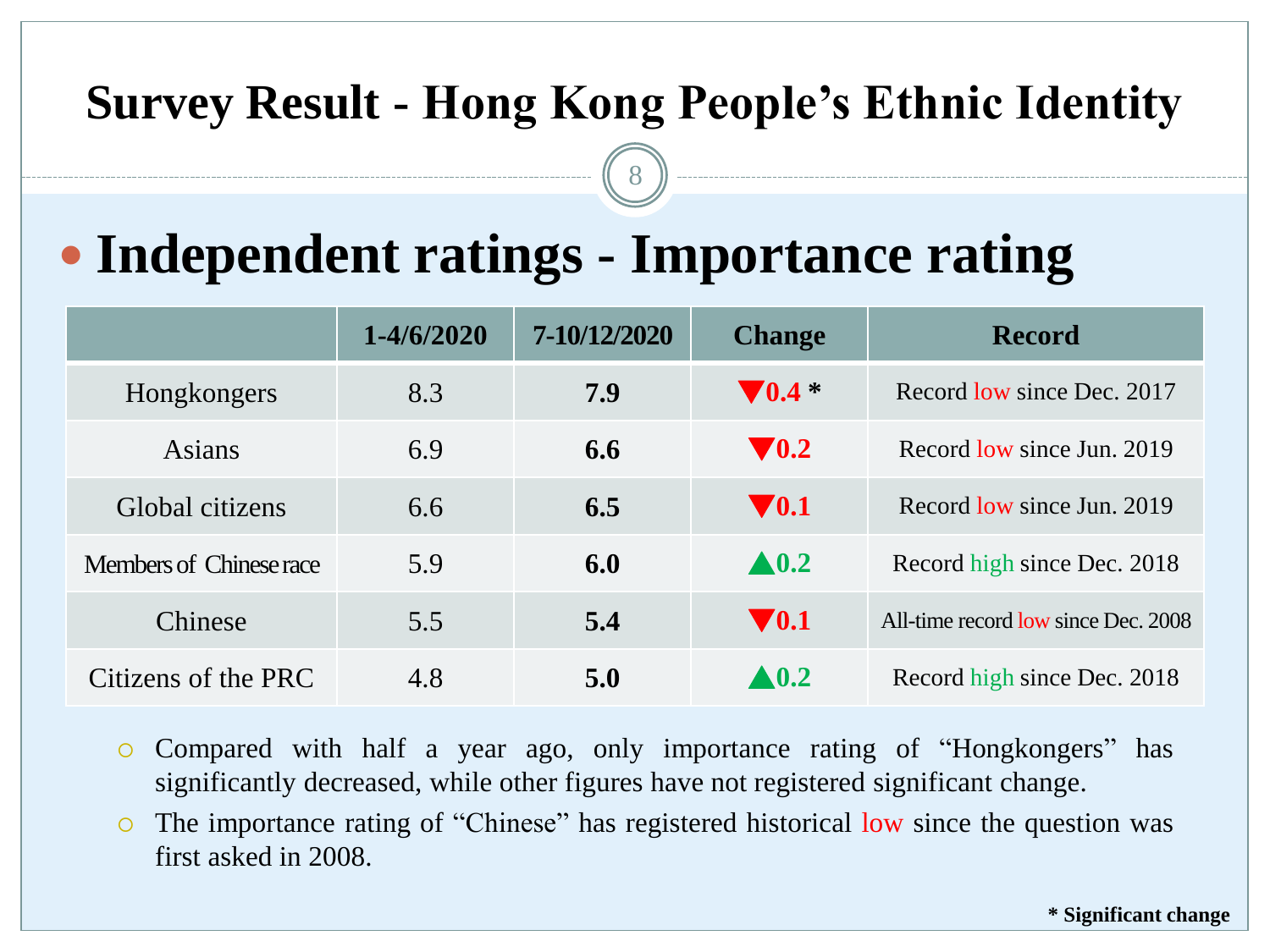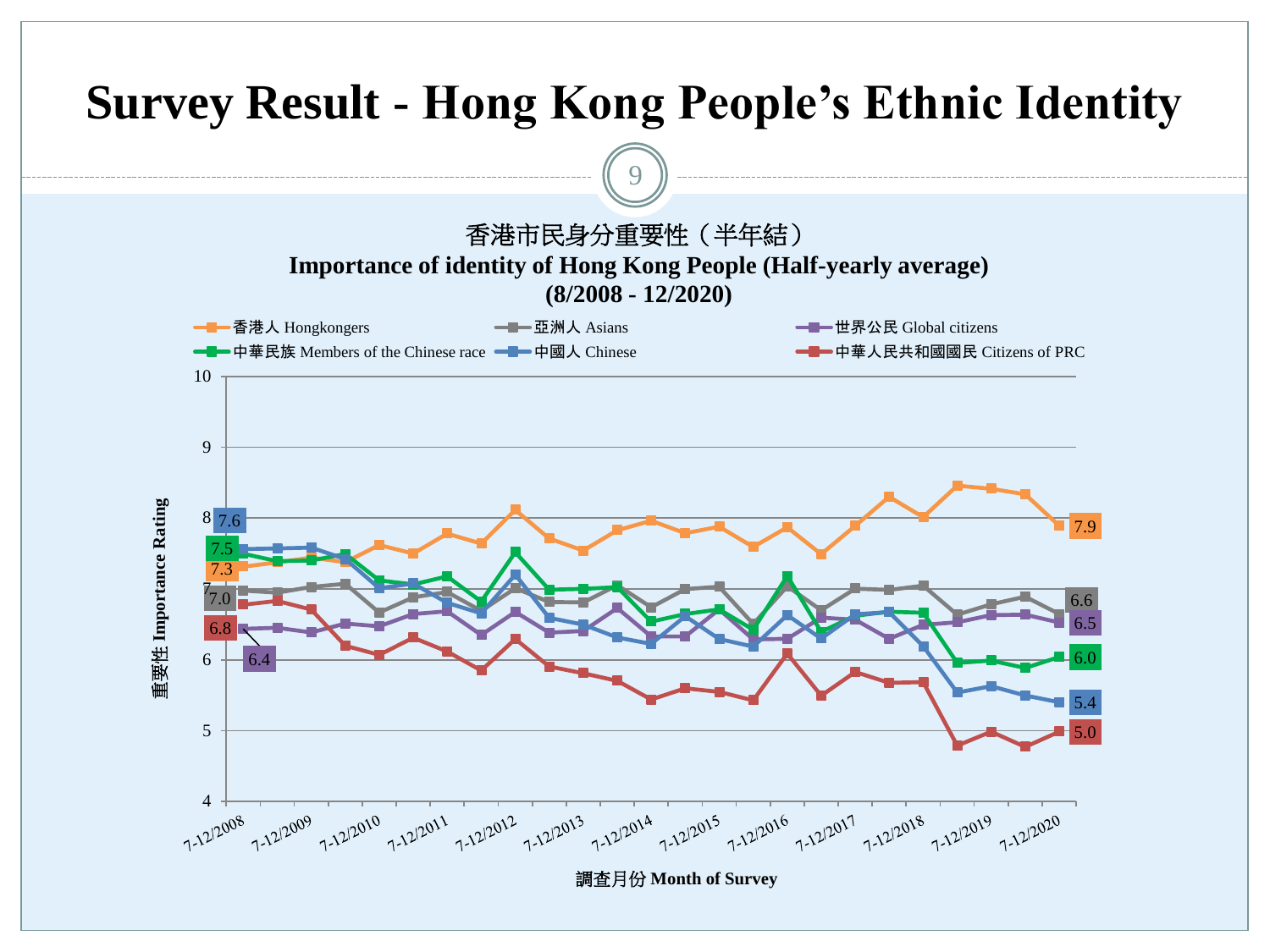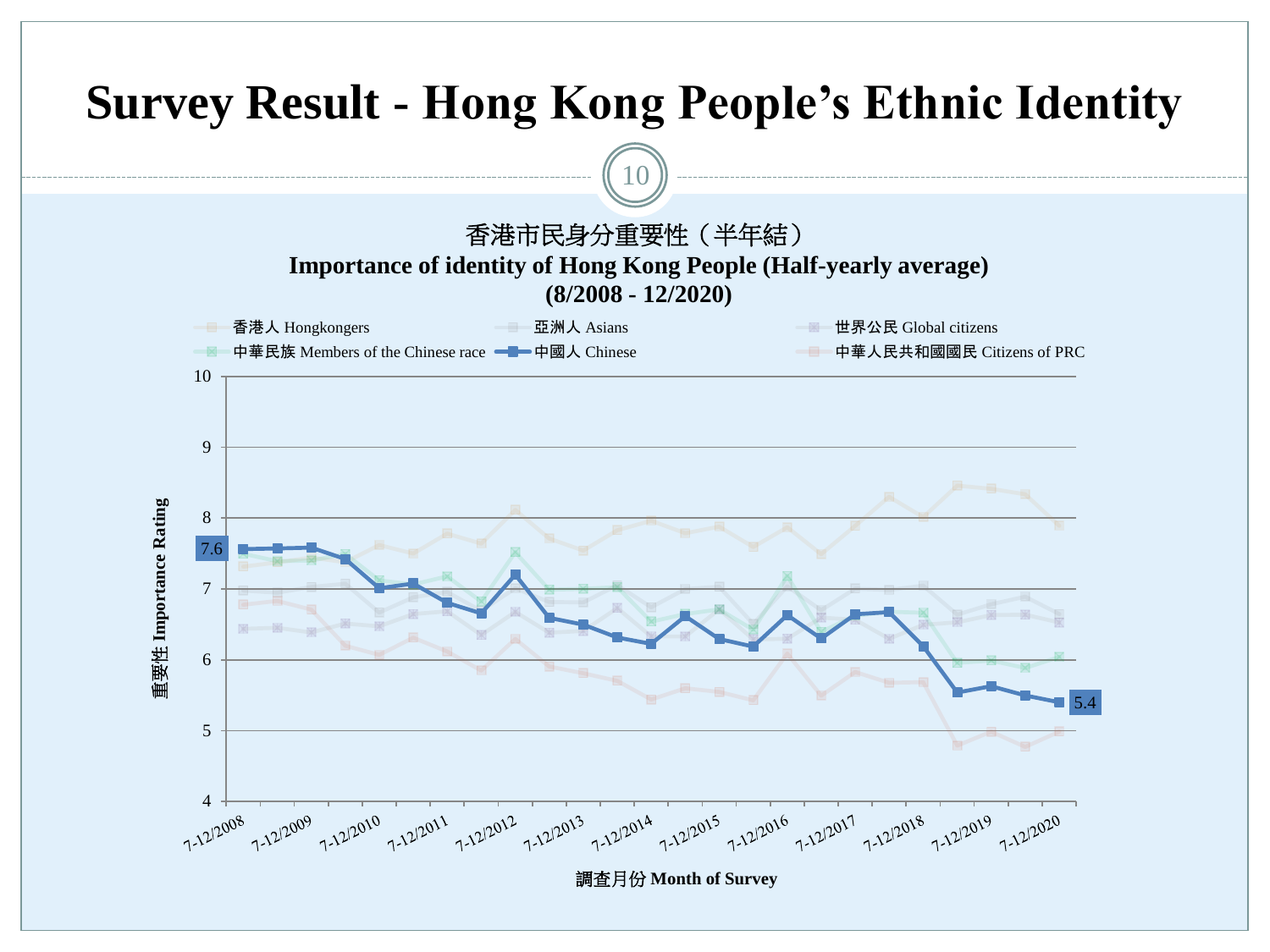11

• Hong Kong People's Ethnic Identity

Independent ratings

Strength rating (1997-2020)

Importance rating (2008-2020)

Identity Index (2008-2020)

o The dichotomy of "Hongkonger" versus "Chinese" identity (1997-2020)

In-depth analysis by age groups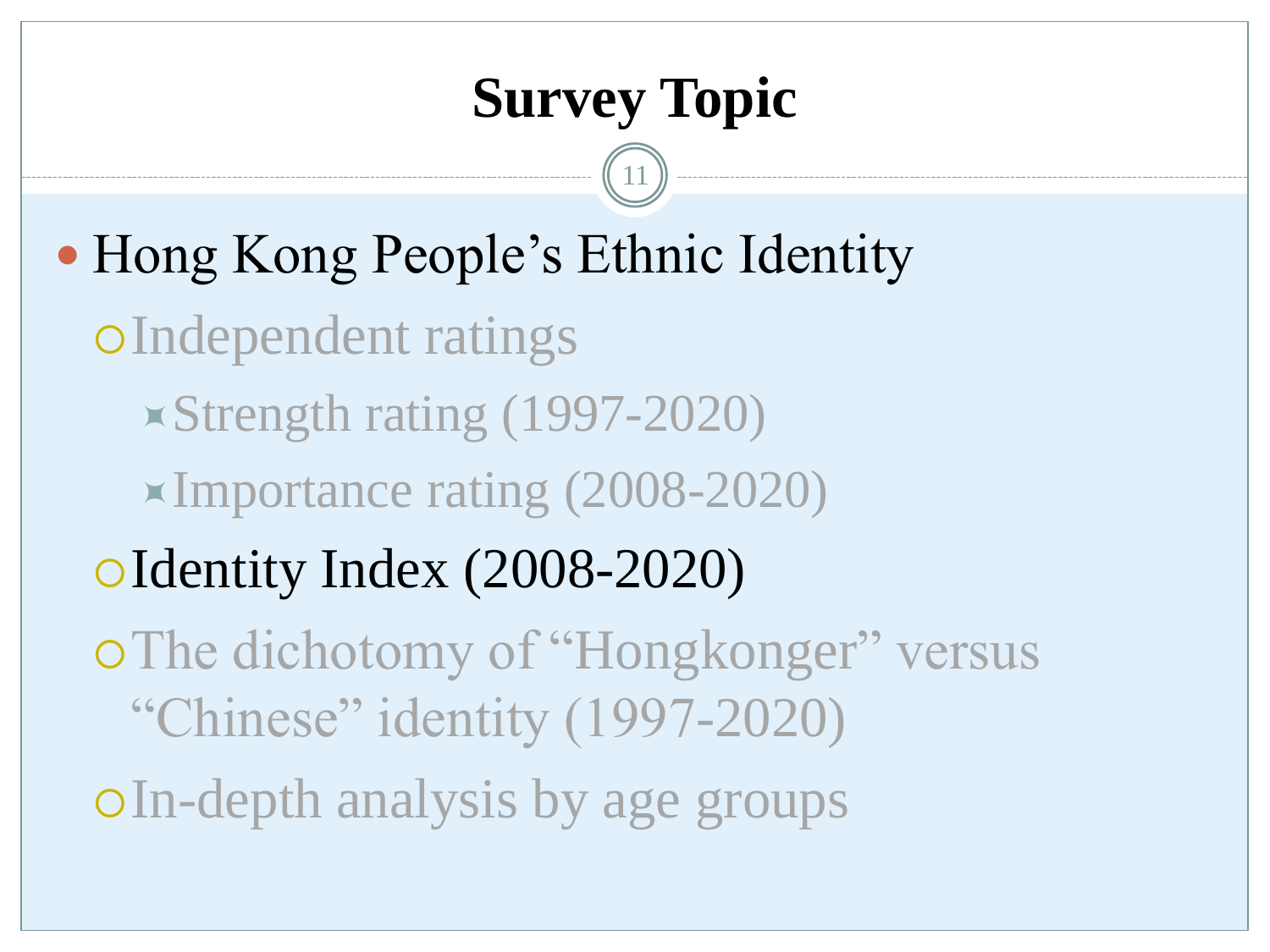12

# **Independent ratings - Identity Index**

|                         | $1 - 4/6/2020$ | 7-10/12/2020 | <b>Change</b>            | <b>Record</b>               |  |  |  |  |  |
|-------------------------|----------------|--------------|--------------------------|-----------------------------|--|--|--|--|--|
| Hongkongers             | 83.1           | 79.5         | $\sqrt{3.6}$ *           | Record low since Dec. 2017  |  |  |  |  |  |
| Asians                  | 72.3           | 70.1         | $\blacktriangledown 2.1$ | Record low since Jun. 2016  |  |  |  |  |  |
| Global citizens         | 66.6           | 66.5         | $\blacktriangledown 0.1$ | Record low since Jun. 2019  |  |  |  |  |  |
| Members of Chinese race | 59.2           | 60.7         | $\blacktriangle$ 1.5     | Record high since Dec. 2018 |  |  |  |  |  |
| Chinese                 | 54.6           | 54.9         | $\blacktriangle$ 0.3     | Record high since Dec. 2019 |  |  |  |  |  |
| Citizens of the PRC     | 46.8           | 49.3         | $\blacktriangle$ 2.6     | Record high since Dec. 2019 |  |  |  |  |  |

 Taking the geometric mean of the strength and importance ratings of each respondent and then multiply it by 10, we have an "identity index" between 0 and 100, with 0 meaning no feeling and 100 meaning extremely strong feeling.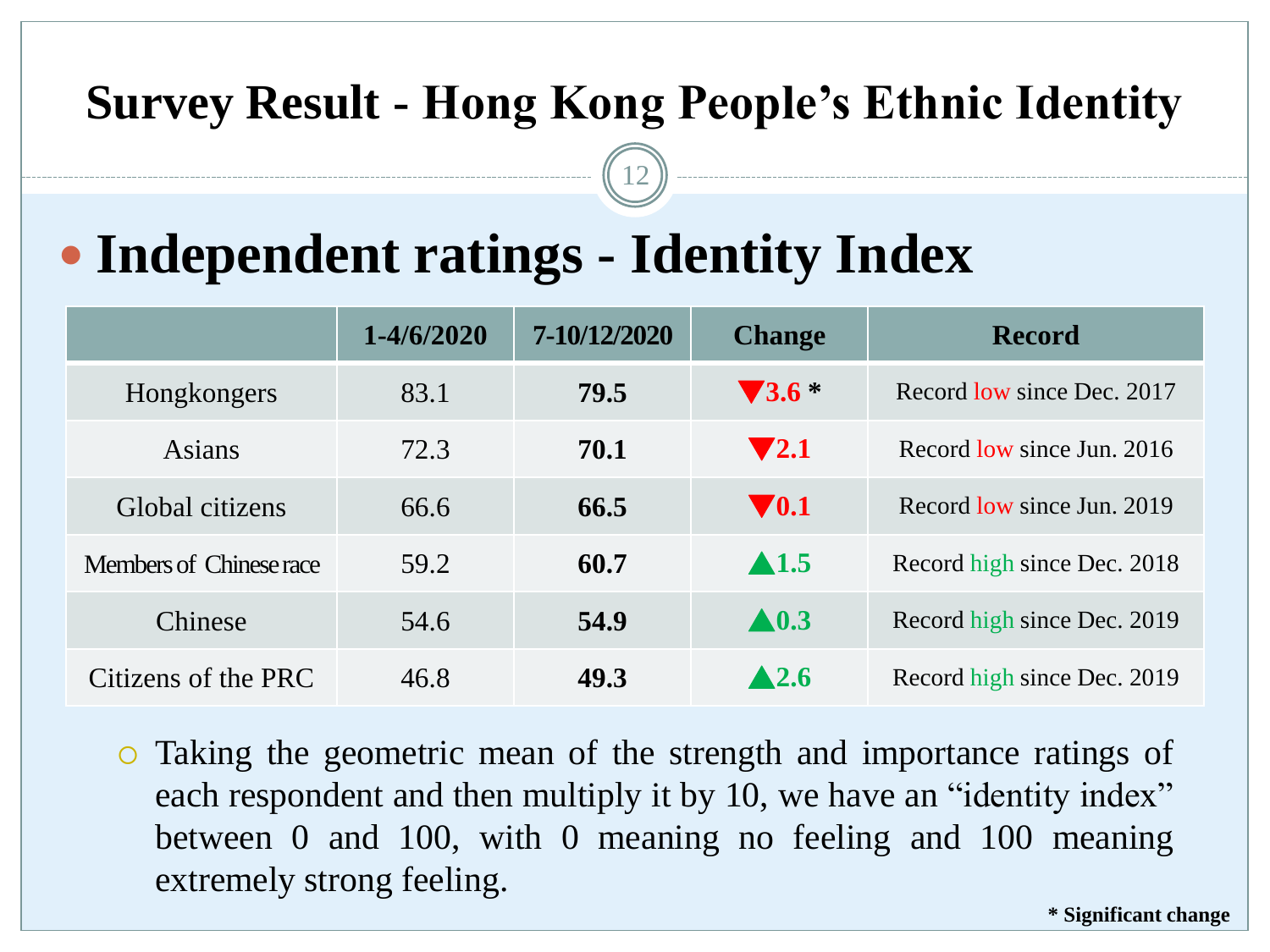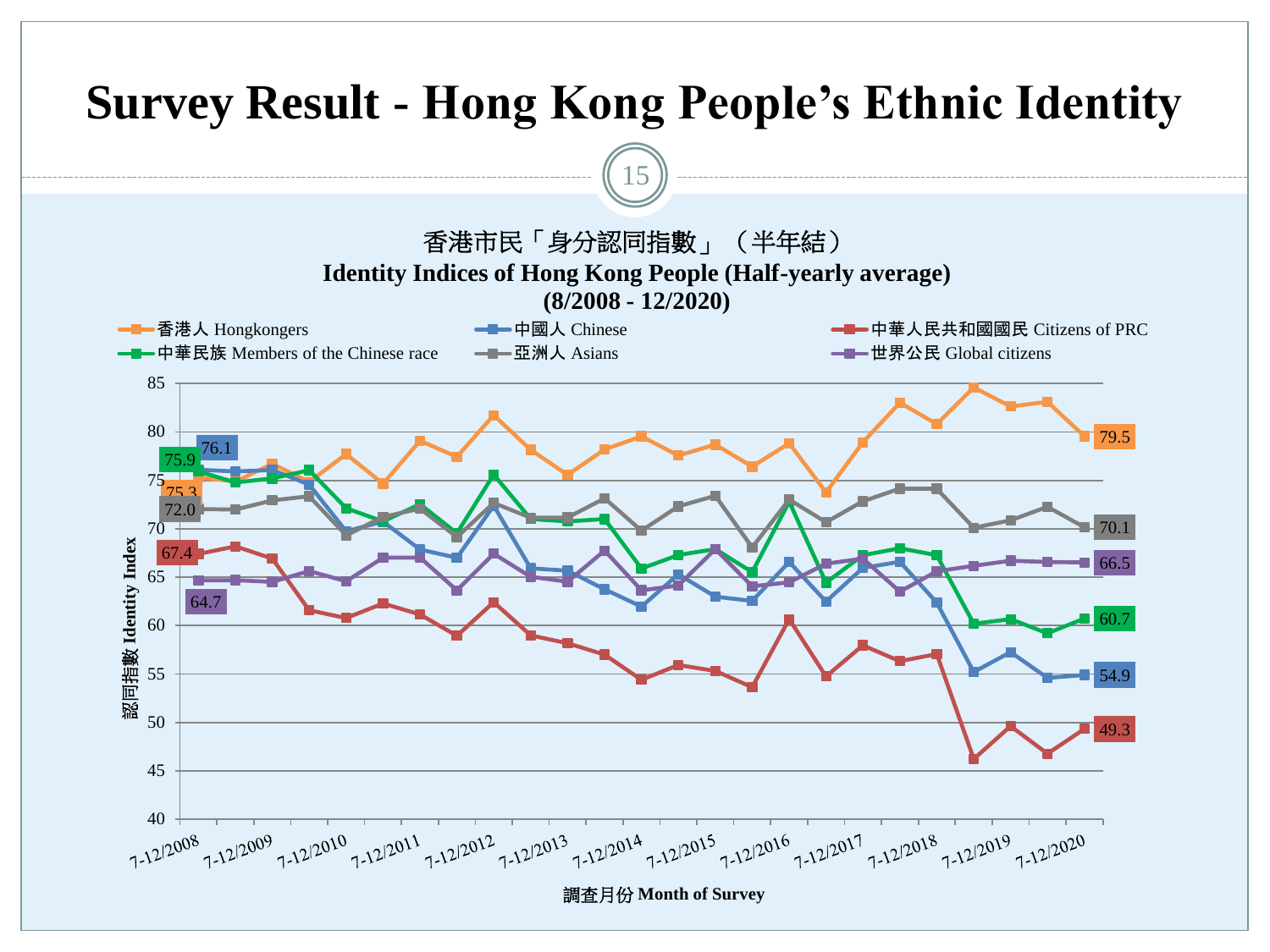16

# **Independent ratings**

- Results of independent rating questions that do not involve choosing one among identities show that whether in terms of strength rating, importance rating or identity index, the identity of "Hongkongers" continues to rank first, followed by "Asians", "global citizens", "members of the Chinese race", "Chinese" and "citizens of the PRC".
- Compared with half a year ago, only figures related to "Hongkongers" have significantly decreased, while other figures have not registered significant change.
- Meanwhile, the importance rating of "Chinese" has registered historical low since the question was first asked in 2008.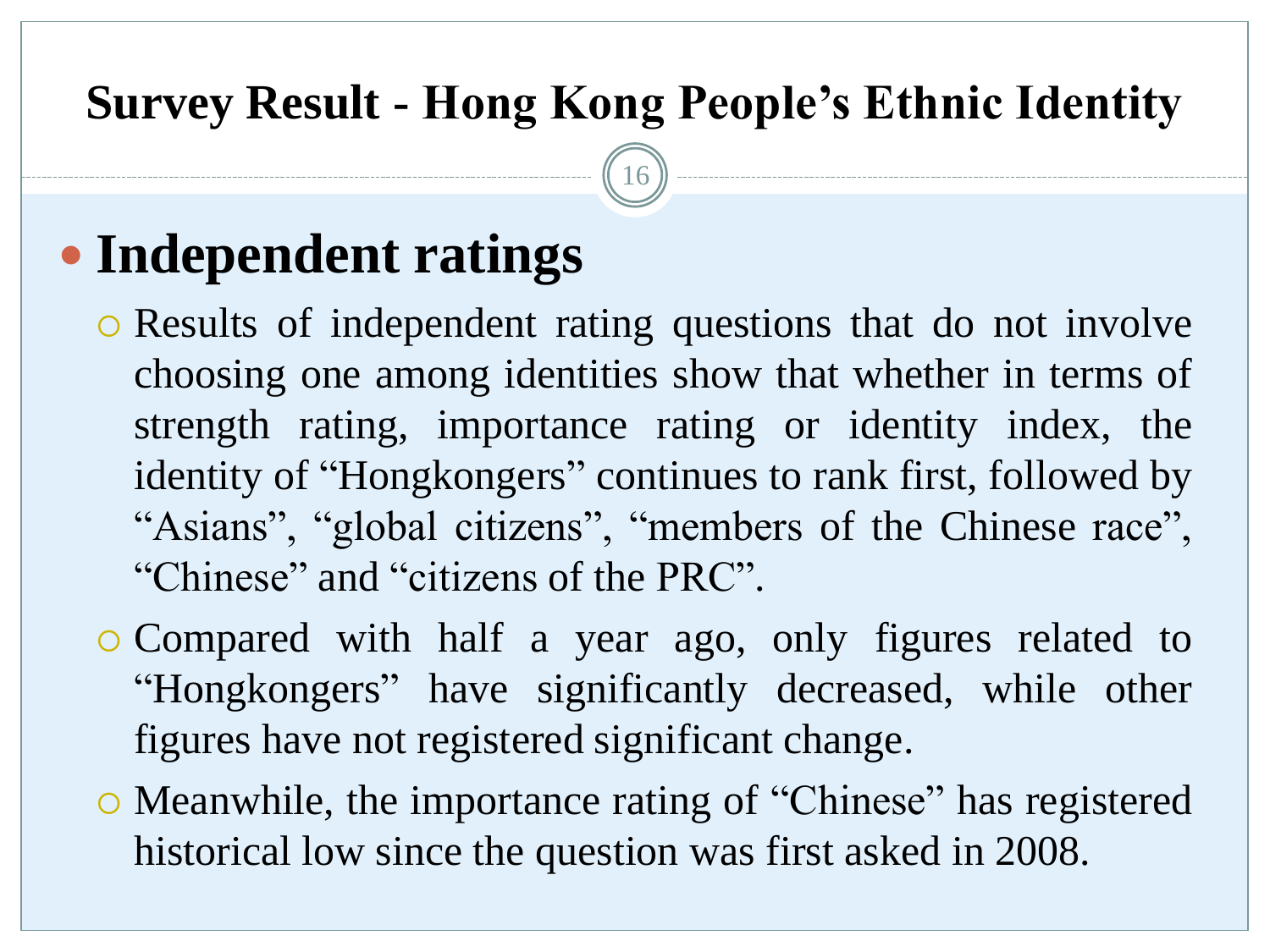18

• Hong Kong People's Ethnic Identity Independent ratings Strength rating (1997-2020) Importance rating (2008-2020) Identity Index (2008-2020) The dichotomy of "Hongkonger" versus "Chinese" identity (1997-2020)

In-depth analysis by age groups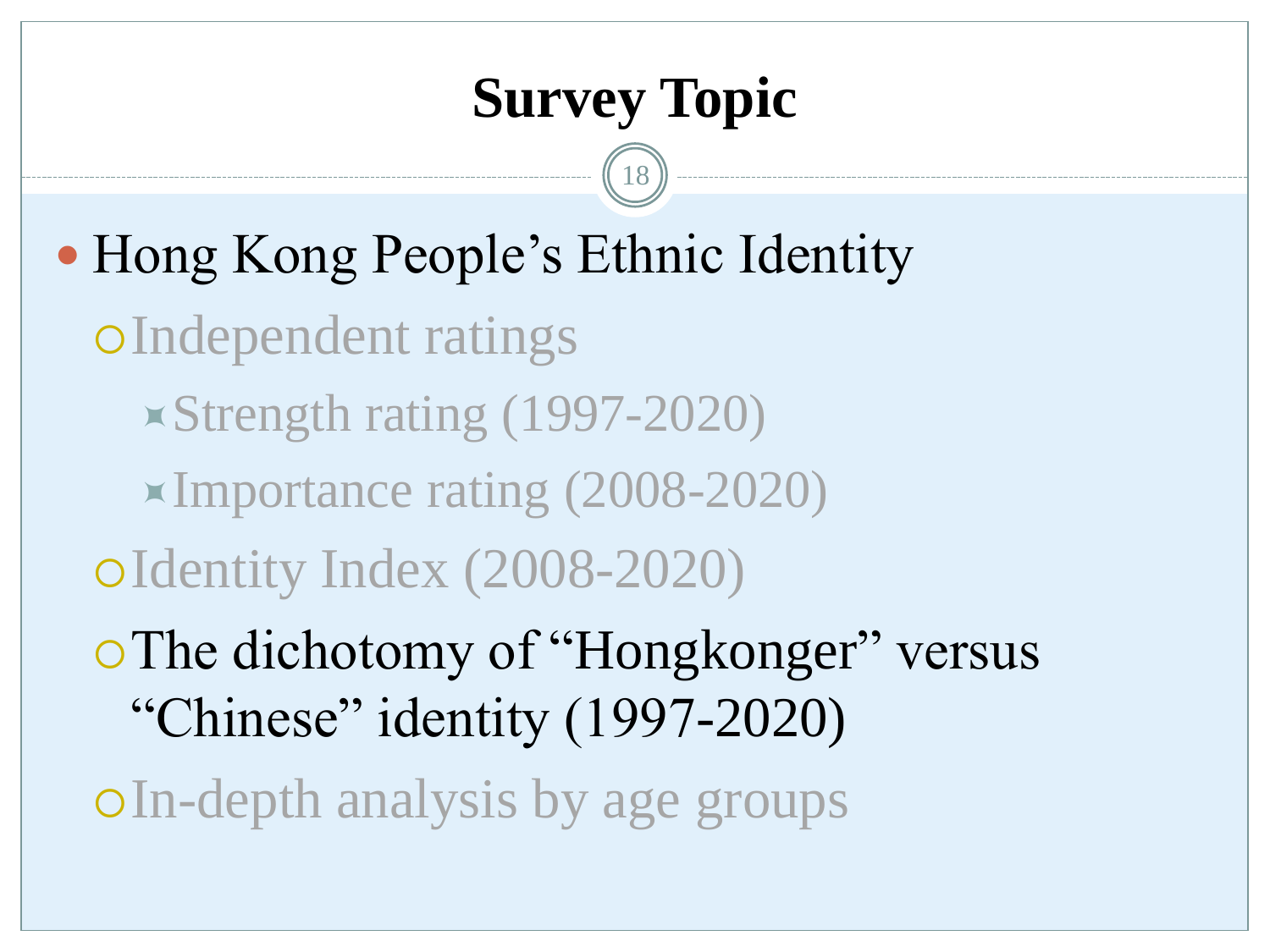19

#### **The dichotomy of "Hongkonger" versus "Chinese" identity**

|                                                                             | $1 - 4/6/2020$ | 7-10/12/2020 | <b>Change</b>              | <b>Record</b>               |
|-----------------------------------------------------------------------------|----------------|--------------|----------------------------|-----------------------------|
| Identified as "Hongkongers"                                                 | 50%            | 44%          | $\blacktriangledown_6\%$ * | Record low since Dec. 2018  |
| Identified as "Chinese"                                                     | 13%            | 15%          | $\triangle 3\%$            | Record high since Dec. 2018 |
| Identified as "Chinese Hongkonger"                                          | 25%            | 25%          | $\blacktriangledown$ <1%   | Record low since Dec. 2019  |
| Identified as "Hong Kong Chinese"                                           | 11\%           | 14%          | $\triangle 3\%$            | Record high since Dec. 2018 |
| Identified as "Hongkongers" in broad sense#                                 | 75%            | 69%          | $\blacktriangledown$ 7% *  | Record low since Dec. 2018  |
| Identified as "Chinese" in broad sense#                                     | 24%            | 29%          | $\triangle 5\% *$          | Record high since Dec. 2018 |
| Identified with a mixed identity of<br>"Hongkongers" and "Chinese" $\omega$ | 36%            | 38%          | $\blacktriangle$ 2%        | Record high since Dec. 2018 |

 Whether in their narrow and broad senses, the proportions of people identifying themselves as "Hongkongers" outnumber those of "Chinese". However, the proportions of people identifying themselves as "Hongkongers" in their narrow and broad senses have both decreased significantly compared with half a year ago, whereas the percentage of people who identified themselves as "Chinese" in a broad sense has increased significantly since half a year ago.

# "Hongkongers" in broad sense, namely answer "Hongkongers" or "Chinese Hongkongers"; "Chinese" in broad sense, namely answer "Chinese" or "Hong Kong Chinese". @ The mixed identity of "Hongkongers" and "Chinese ", namely answer "Hong Kong Chinese" or "Chinese Hongkongers". **\* Significant change**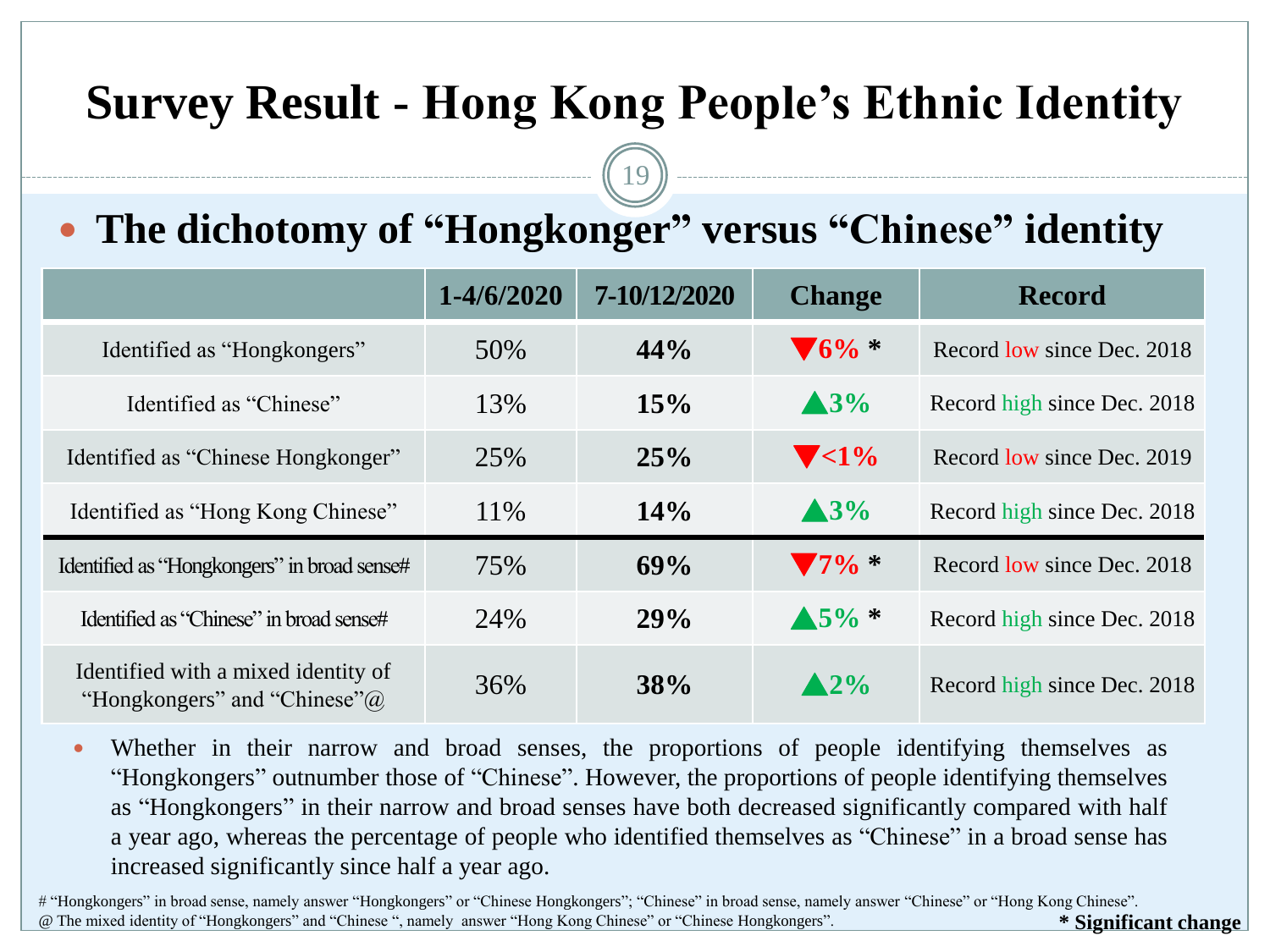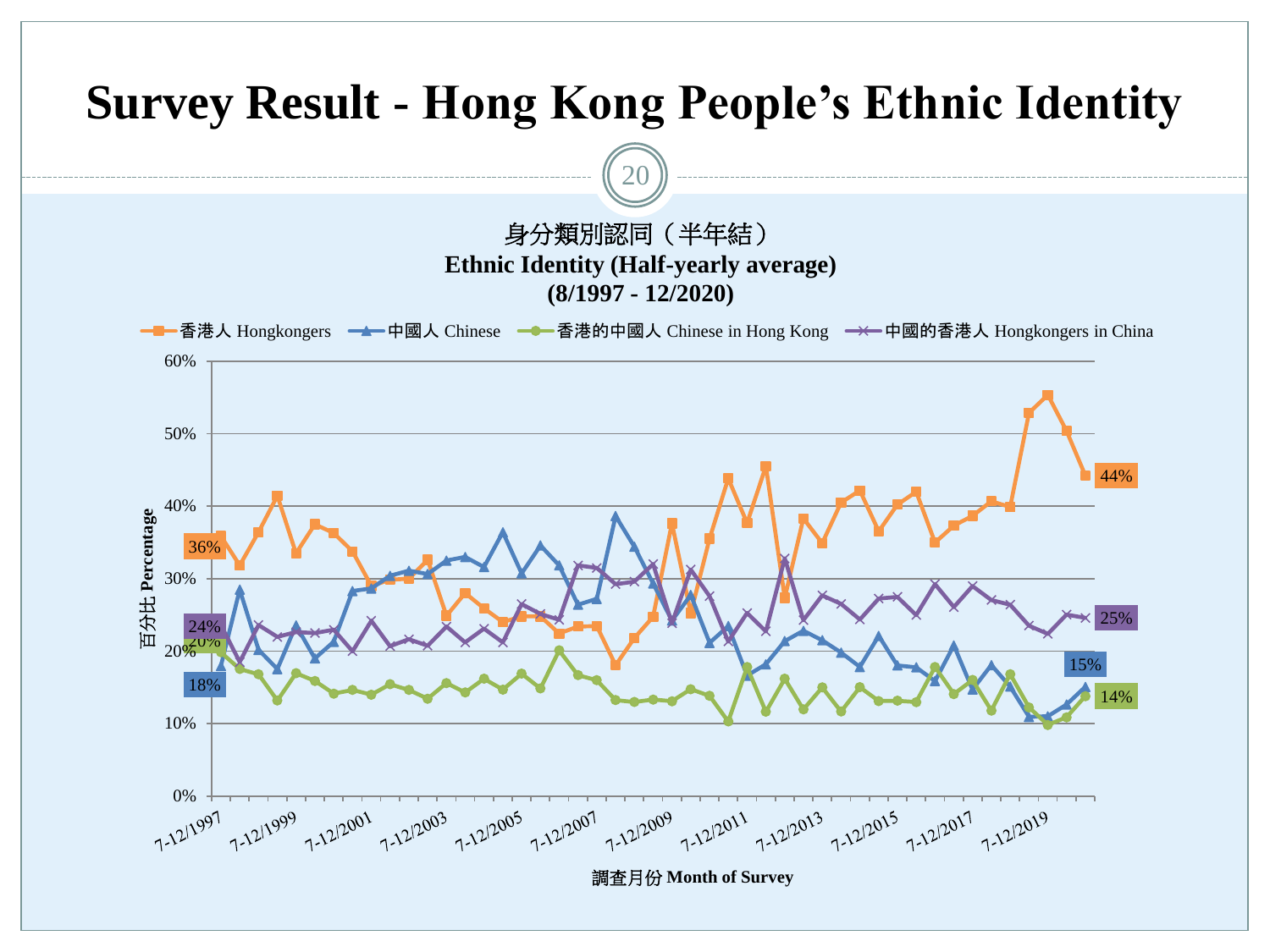24

• Hong Kong People's Ethnic Identity Independent ratings Strength rating (1997-2020) Importance rating (2008-2020)

Identity Index (2008-2020)

o The dichotomy of "Hongkonger" versus "Chinese" identity (1997-2020)

In-depth analysis by age groups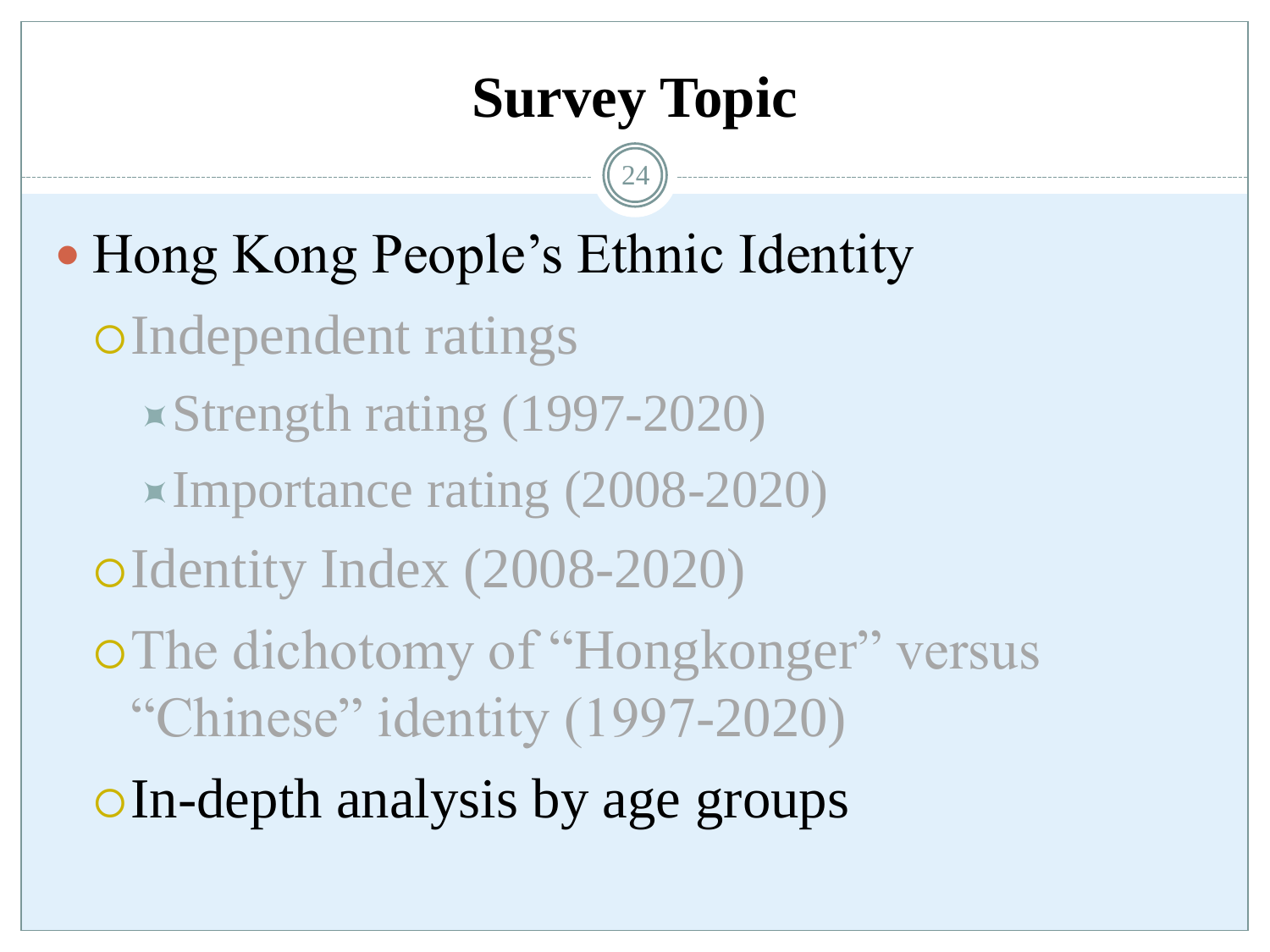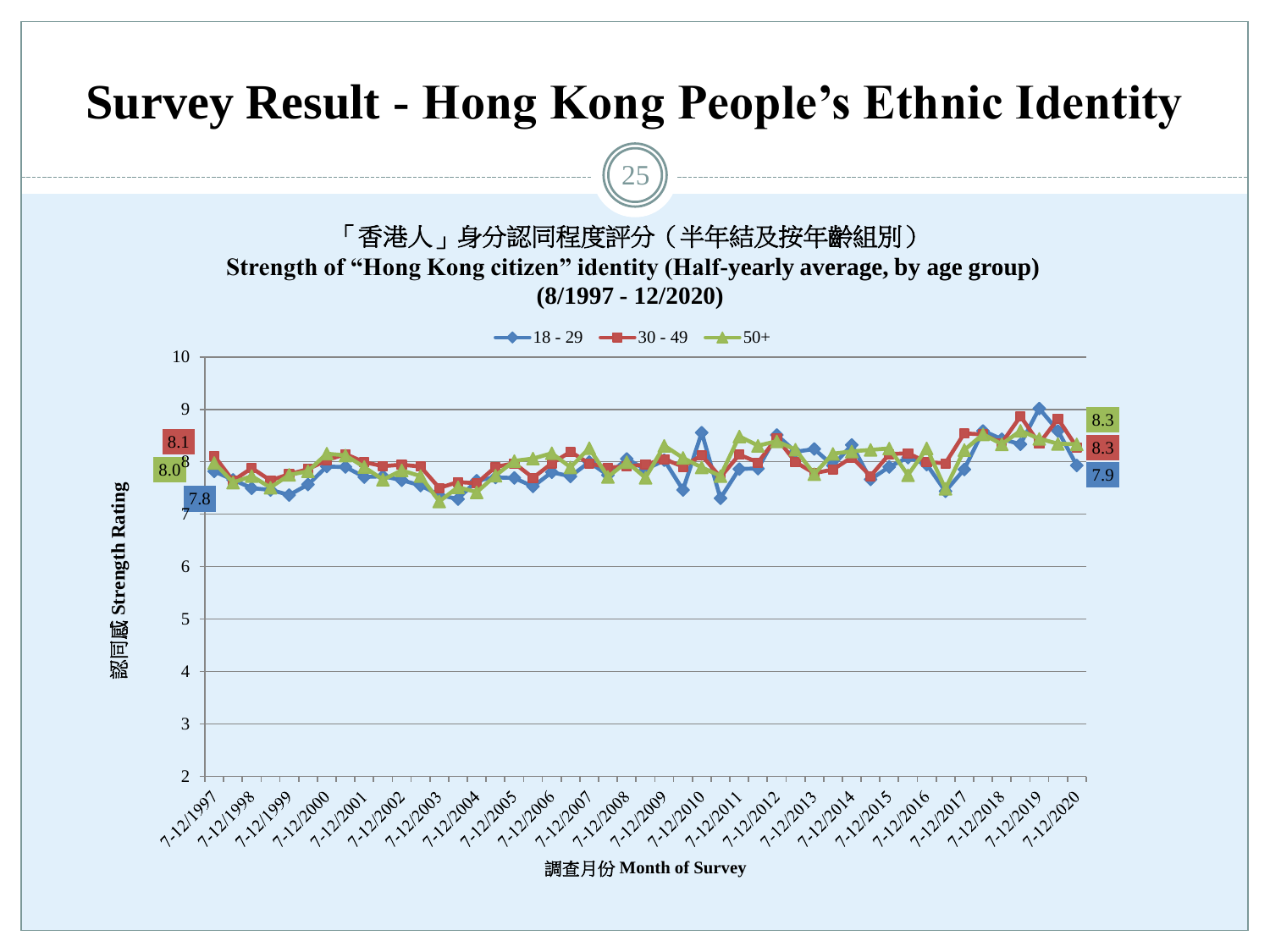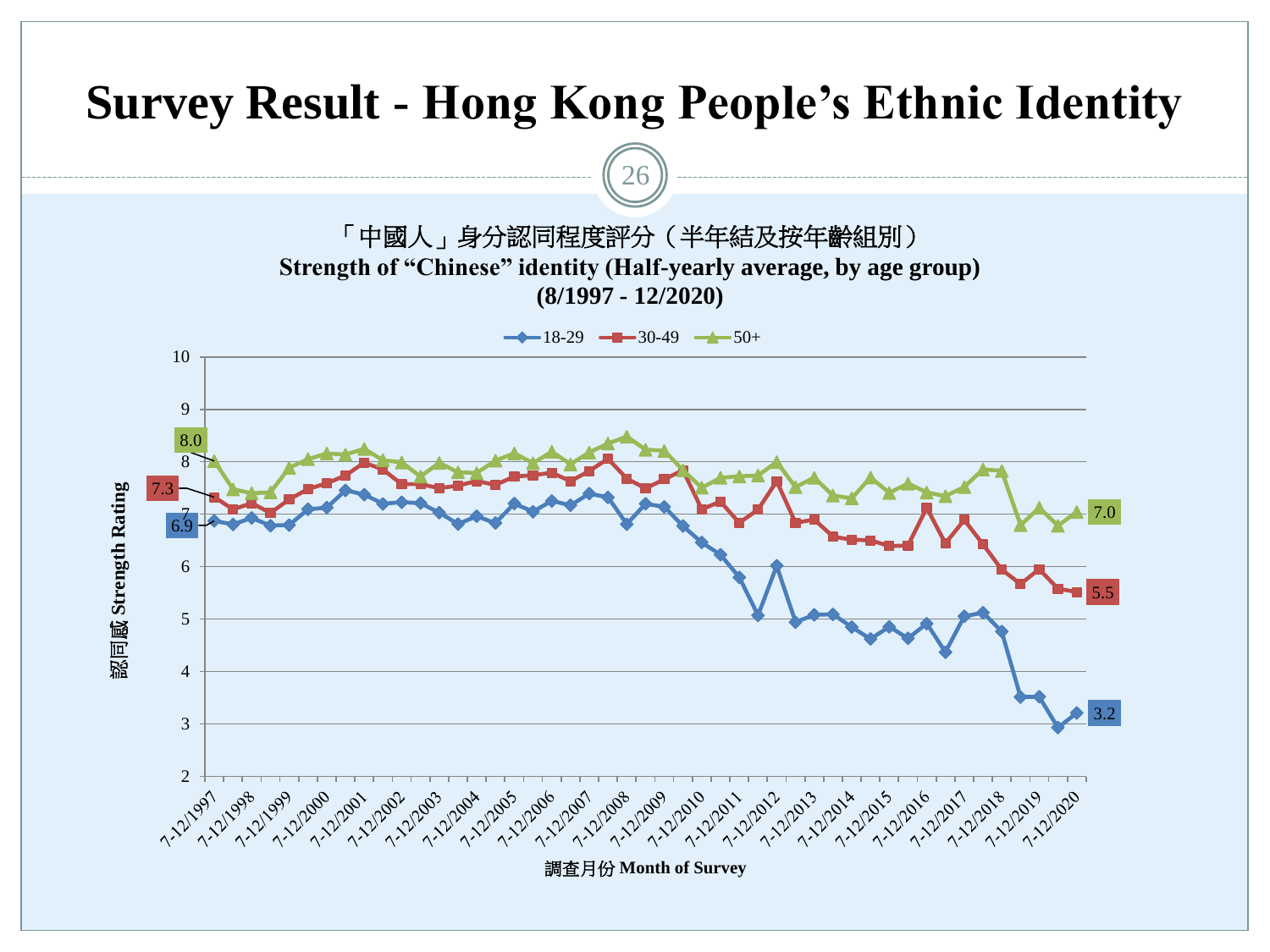

**Community Democracy Project - Community Health Module Post-Epidemic Normality Resumption Index (PENRI) Latest Results December 22, 2020**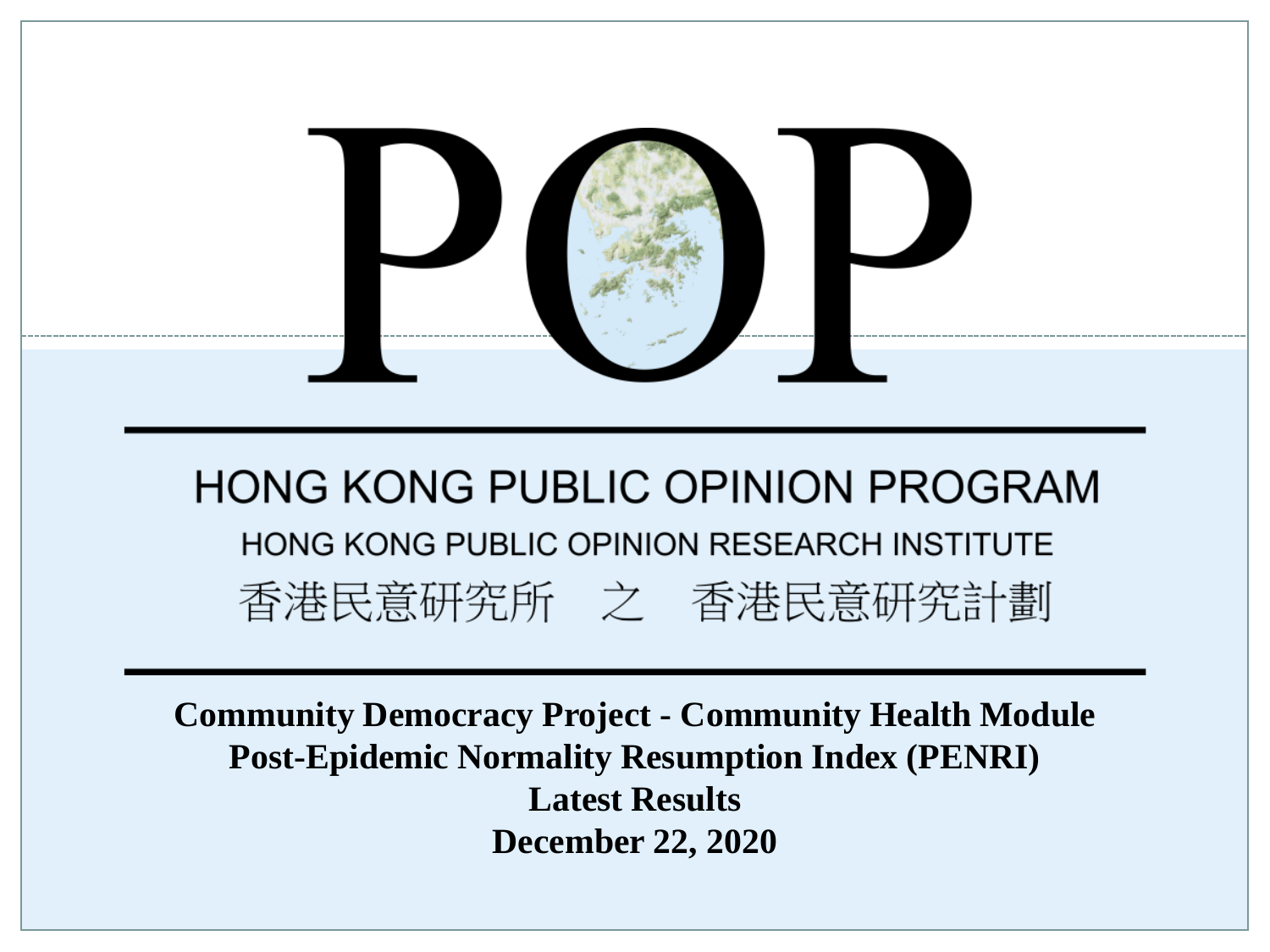# **Contact Information - PENRI**



|                   | <b>HKPOP Panel</b>                                                                                                                                                                                                                                                                                                                                           |
|-------------------|--------------------------------------------------------------------------------------------------------------------------------------------------------------------------------------------------------------------------------------------------------------------------------------------------------------------------------------------------------------|
| Date of survey    | December 7, 3pm – December 21, 3pm                                                                                                                                                                                                                                                                                                                           |
| Survey method     | Online survey                                                                                                                                                                                                                                                                                                                                                |
| Target population | Hong Kong residents aged $12+$                                                                                                                                                                                                                                                                                                                               |
| Total sample size | 9,961                                                                                                                                                                                                                                                                                                                                                        |
| Response rate     | 10.6%                                                                                                                                                                                                                                                                                                                                                        |
| Sampling error    | Sampling error of percentages at $+/-1\%$ at 95% confidence level                                                                                                                                                                                                                                                                                            |
| Weighting method  | The figures are rim-weighted according to 1) gender-age distribution of<br>Hong Kong population and by District Councils population figures from<br>Census and Statistics Department; 2) Voting results of District Councils<br>Election from Registration and Electoral Office; 3) rating distribution of<br>Chief Executive from regular tracking surveys. |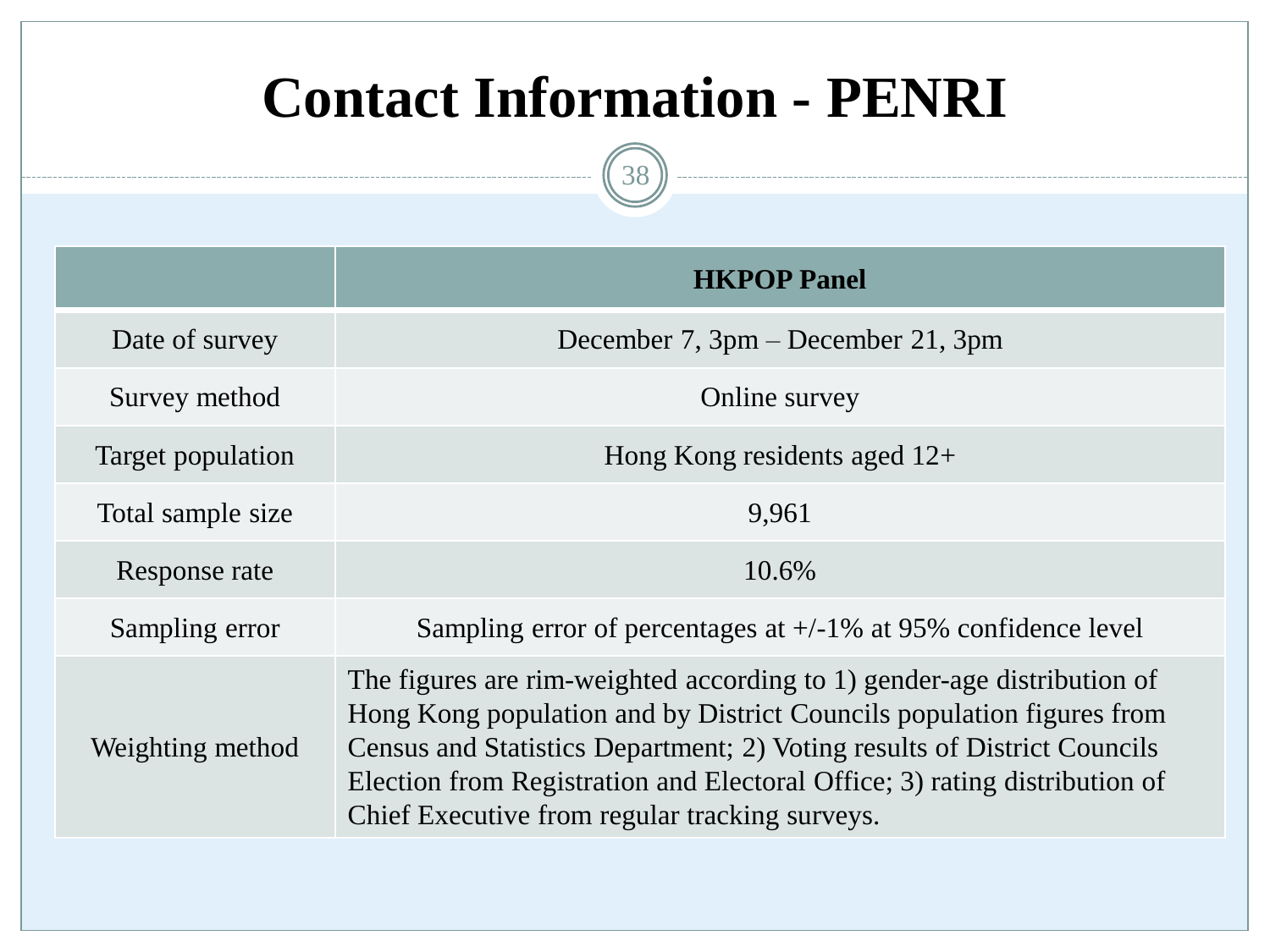# **Survey Result - PENRI**

39

| <b>Date of Publication</b>                                 |                                                                      |    |    |          |         | 11/12 12/12 13/12 14/12 15/12 16/12 17/12 18/12 16/12 17/12 18/12 19/12 20/12 21/12 22/12 |                |                         |    |                |                         |      |
|------------------------------------------------------------|----------------------------------------------------------------------|----|----|----------|---------|-------------------------------------------------------------------------------------------|----------------|-------------------------|----|----------------|-------------------------|------|
| <b>Imported Cases(Ytd)</b>                                 | $10 \quad 5 \quad 5 \quad 3 \quad 5 \quad 9 \quad 3 \quad 6 \quad 9$ |    |    |          |         |                                                                                           | 3 <sup>1</sup> | $\overline{\mathbf{6}}$ | 6  | $\overline{7}$ | $\overline{\mathbf{4}}$ |      |
| <b>Local Infection Cases(Ytd)</b>                          | 102                                                                  | 81 | 64 | 92 77 89 | $76$ 90 | 89                                                                                        | 76             | 90                      | 64 | 102            |                         | 78   |
| Post-Epidemic Gathering<br><b>Resumption Index (PEGRI)</b> |                                                                      |    |    |          |         | 15.7 15.5 15.5 12.4 12.6 11.8 15.7 11.8 11.8 15.7                                         |                | 11.8 15.7               |    | 11.8           | 15.6                    | 11.8 |
|                                                            |                                                                      |    |    |          |         |                                                                                           |                |                         |    |                |                         |      |